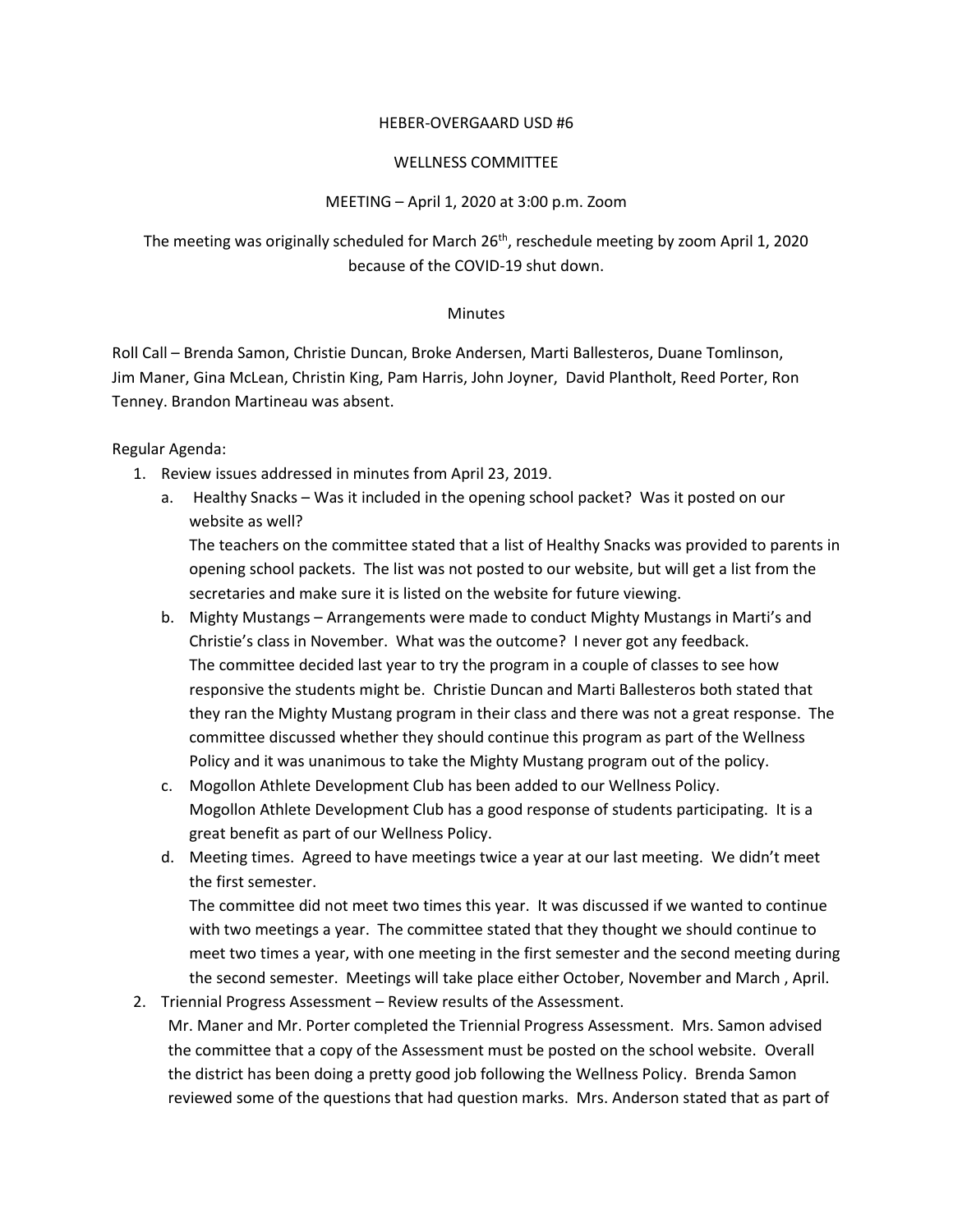our wellness policy there is a section that states that the district will provide safe routes for the students. She advised the group that the Lego Robotics team reviewed with the students at Mountain Meadows and Capps this year how to cross the street safely. There are a lot of kids who cross Highway 260 to get to school. The Legos team created a video which showed the right way and wrong way to cross a road. The team also created a pathway under the bridge on Highway 260 to allow individuals to cross under the bridge instead of crossing the road. This has given more kids an opportunity to walk to school now there is a safe path to take. There is still room for improvement with our policy, but overall the committee approved of the results of the assessment.

3. Health Education – What is actually being taught at the different grade levels? Teachers please report from your site on this matter.

The committee discussed what is being done in the district to teach Health Education. The district post Nutrition Facts on the district website on a monthly basis. Mr. Tomlinson stated that he teaches health nutrition in the foods classes at the high school level. Mr. Joyner stated that he could add some health nutrition on the back of the monthly menus. Mr. Plantholt said the Mogollon Athletic Development Club could start adding Health Education as part of their club. Mrs. Samon also stated that the Navajo County Health Department might have some curriculum that we could either use in the classroom or send home with the students. Mrs. Duncan gave a report for Mountain Meadows Primary as to how they encourage students to eat healthy and be more active. Many of MMP staff use Go Noodle Movement Breaks daily, especially on bad weather days. Third Grade Nutrition/Exercise is part of a Science unit done during the year. One of their fun activities done school wide grades K-3 is our Get Moving Day. There are several different stations with a student/staff modeling how to do the particular exercise featured on the Poster on the wall. Each Class is scheduled a time to get moving and after they have completed all stations they receive an apple and a bottled water to hydrate. The posters are left on the wall so that students may do their favorite exercise at future recess times.

4. Discuss District Menu's – Ideas to help increase meal participation.

The committee discussed the district's lunch menus as part of the district advisory board. The teachers that were present were unanimous in thought that the smoothies should be taken off the lunch menu at Mountain Meadows Primary and Capps Elementary. It was discussed that the students complain an hour or two after lunch when smoothies are served that they are hungry. The teachers did not feel that it was sustaining the students long enough after lunch. It was agreed among the committee that the smoothies would not be served at Mountain Meadows Primary , but could still be served at the Junior High and High School level. Mrs. Ballesteros stated that she noticed that student's tend to select items on the menu that are easy to serve, so they can get their food and get outside to play faster. There was discussion on ways to make the line move faster or see if someone might be able to help serve to move the line along faster.

5. Add goals for nutrition promotion – Activity Ideas: Offering contest, surveys, promotions and/or taste testing. Providing information to families to encourage consumption of healthy foods at home. Posting Nutrition Resources.